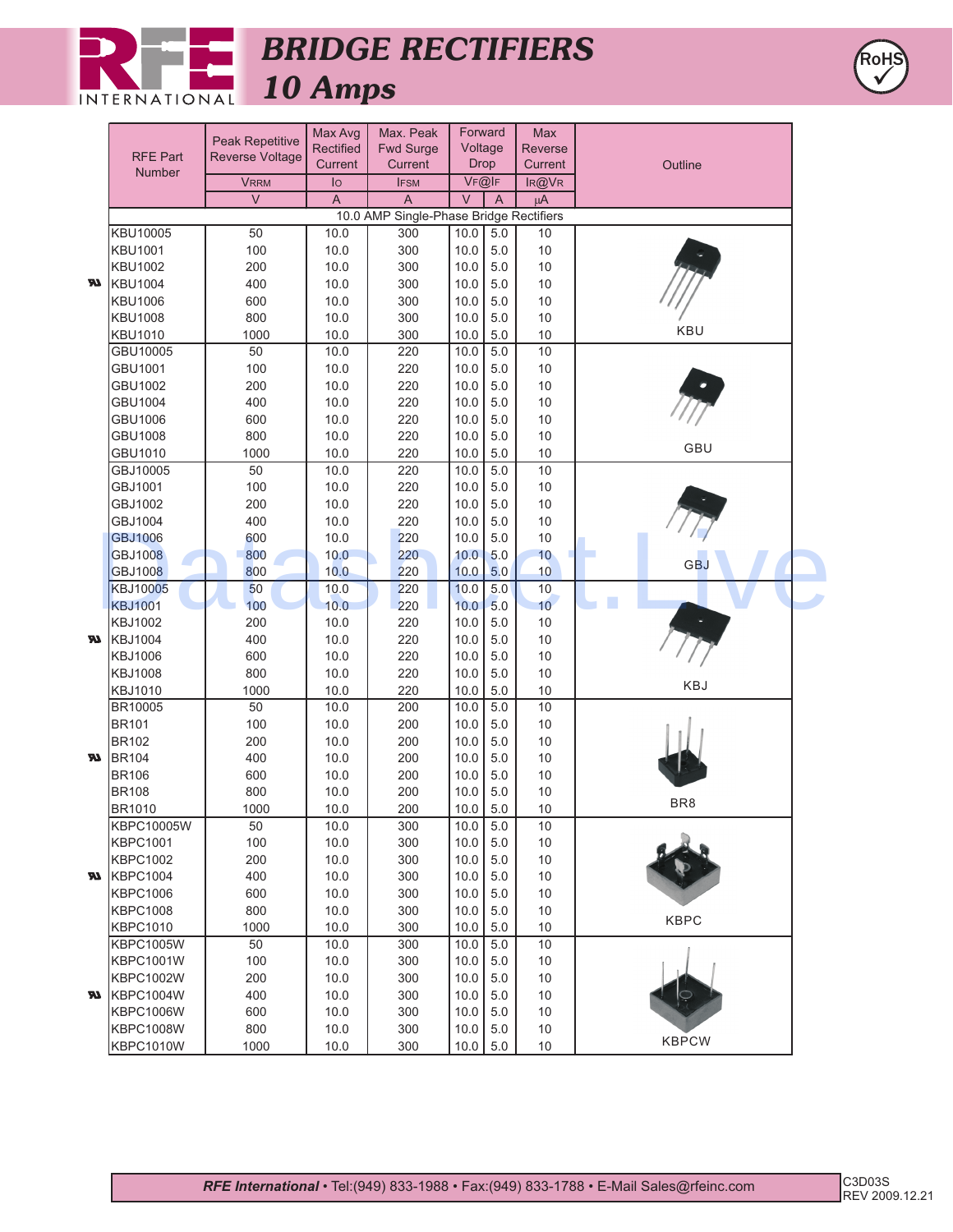

# *BRIDGE RECTIFIERS 10 to 15 Amps*



|   |                 | Peak Repetitive | Max Avg                | Max. Peak                                        | Forward |                | Max     |            |
|---|-----------------|-----------------|------------------------|--------------------------------------------------|---------|----------------|---------|------------|
|   | <b>RFE Part</b> | Reverse Voltage | <b>Rectified</b>       | Fwd Surge                                        | Voltage |                | Reverse |            |
|   | Number          |                 | Current                | Current                                          | Drop    |                | Current | Outline    |
|   |                 | <b>VRRM</b>     | $I_{\circlearrowleft}$ | <b>IFSM</b>                                      | VF@IF   |                | IR@VR   |            |
|   |                 | $\vee$          | A                      | A                                                | $\vee$  | $\overline{A}$ | μA      |            |
|   |                 |                 |                        | 10.0 AMP Single-Phase Bridge Rectifiers (Cont'd) |         |                |         |            |
|   | MP10005         | 50              | 10.0                   | 300                                              | 1.0     | 5.0            | $10$    |            |
|   | MP1001          | 100             | 10.0                   | 300                                              | 1.0     | 5.0            | 10      |            |
| w | MP1002          | 200             | 10.0                   | 300                                              | 1.0     | 5.0            | 10      |            |
|   | MP1004          | 400             | 10.0                   | 300                                              | 1.0     | 5.0            | 10      |            |
|   | MP1006          | 600             | 10.0                   | 300                                              | 1.0     | 5.0            | 10      |            |
|   | MP1008          | 800             | 10.0                   | 300                                              | 1.0     | 5.0            | 10      | <b>MP</b>  |
|   | MP1010          | 1000            | 10.0                   | 300                                              | 1.0     | 5.0            | 10      |            |
|   | MP10005W        | 50              | 10.0                   | 300                                              | 1.0     | 5.0            | 10      |            |
|   | MP1001W         | 100             | 10.0                   | 300                                              | 1.0     | 5.0            | 10      |            |
|   | MP1002W         | 200             | 10.0                   | 300                                              | 1.0     | 5.0            | 10      |            |
| М | MP1004W         | 400             | 10.0                   | 300                                              | 1.0     | 5.0            | 10      |            |
|   | MP1006W         | 600             | 10.0                   | 300                                              | 1.0     | 5.0            | 10      |            |
|   | MP1008W         | 800             | 10.0                   | 300                                              | 1.0     | 5.0            | 10      | <b>MPW</b> |
|   | MP1010W         | 1000            | 10.0                   | 300                                              | 1.0     | 5.0            | 10      |            |
|   | MP10005S        | 50              | 10.0                   | 300                                              | 1.0     | 5.0            | 10      |            |
|   | MP1001S         | 100             | 10.0                   | 300                                              | 1.0     | 5.0            | 10      |            |
|   | MP1002S         | 200             | 10.0                   | 300                                              | 1.0     | 5.0            | 10      |            |
| w | <b>MP1004S</b>  | 400             | 10.0                   | 300                                              | 1.0     | 5.0            | 10      |            |
|   | MP1006S         | 600             | 10.0                   | 300                                              | 1.0     | 5.0            | 10      |            |
|   | MP1008S         | 800             | 10.0                   | 300                                              | 1.0     | 5.0            | 10      | <b>MPS</b> |
|   | MP1010S         | 1000            | 10.0                   | 300                                              | 1.0     | 5.0            | 10      |            |
|   |                 |                 | 15.0 AMP               | Single-Phase Bridge Rectifiers                   |         |                |         |            |
|   | KBU15005        | 50              | 15.0                   | 300                                              | 1.0     | 7.5            | 10      |            |
|   | <b>KBU1501</b>  | 100             | 15.0                   | 300                                              | 1.0     | 7.5            | 10      |            |
|   | <b>KBU1502</b>  | 200             | 15.0                   | 300                                              | 1.0     | 7.5            | 10      |            |
| m | <b>KBU1504</b>  | 400             | 15.0                   | 300                                              | 1.0     | 7.5            | 10      |            |
|   | <b>KBU1506</b>  | 600             | 15.0                   | 300                                              | 1.0     | 7.5            | 10      |            |
|   | <b>KBU1508</b>  | 800             | 15.0                   | 300                                              | 1.0     | 7.5            | 10      | KBU        |
|   | <b>KBU1510</b>  | 1000            | 15.0                   | 300                                              | 1.0     | 7.5            | 10      |            |
|   | GBU15005        | 50              | 15.0                   | 240                                              | 1.1     | 7.5            | 10      |            |
|   | <b>GBU1501</b>  | 100             | 15.0                   | 240                                              | 1.1     | 7.5            | 10      |            |
|   | GBU1502         | 200             | 15.0                   | 240                                              | 1.1     | 7.5            | 10      |            |
|   | GBU1504         | 400             | 15.0                   | 240                                              | 1.1     | 7.5            | 10      |            |
|   | GBU1506         | 600             | 15.0                   | 240                                              | 1.1     | 7.5            | 10      |            |
|   | <b>GBU1508</b>  | 800             | 15.0                   | 240                                              | 1.1     | 7.5            | 10      |            |
|   | GBU1510         | 1000            | 15.0                   | 240                                              | 1.1     | 7.5            | 10      | GBU        |
|   | GBJ15005        | 50              | 15.0                   | 240                                              | 1.1     | 7.5            | 10      |            |
|   | GBJ1501         | 100             | 15.0                   | 240                                              | 1.1     | 7.5            | 10      |            |
|   | GBJ1502         | 200             | 15.0                   | 240                                              | 1.1     | 7.5            | 10      |            |
|   | GBJ1504         | 400             | 15.0                   | 240                                              | 1.1     | 7.5            | 10      |            |
|   | GBJ1506         | 600             | 15.0                   | 240                                              | 1.1     | 7.5            | 10      |            |
|   | GBJ1508         | 800             | 15.0                   | 240                                              | 1.1     | $7.5\,$        | 10      | GBJ        |
|   | GBJ1010         | 1000            | 15.0                   | 240                                              | 1.1     | $7.5\,$        | 10      |            |
|   | KBJ15005        | 50              | 15.0                   | 240                                              | 1.1     | $7.5\,$        | 10      |            |
|   | <b>KBJ1501</b>  | 100             | 15.0                   | 240                                              | 1.1     | 7.5            | 10      |            |
|   | <b>KBJ1502</b>  | 200             | 15.0                   | 240                                              | 1.1     | $7.5\,$        | 10      |            |
| w | <b>KBJ1504</b>  | 400             | 15.0                   | 240                                              | 1.1     | 7.5            | 10      |            |
|   | <b>KBJ1506</b>  | 600             | 15.0                   | 240                                              | 1.1     | 7.5            | 10      |            |
|   | <b>KBJ1508</b>  | 800             | 15.0                   | 240                                              | 1.1     | 7.5            | 10      | KBJ        |
|   | KBJ1510         | 1000            | 15.0                   | 240                                              | 1.1     | $7.5\,$        | 10      |            |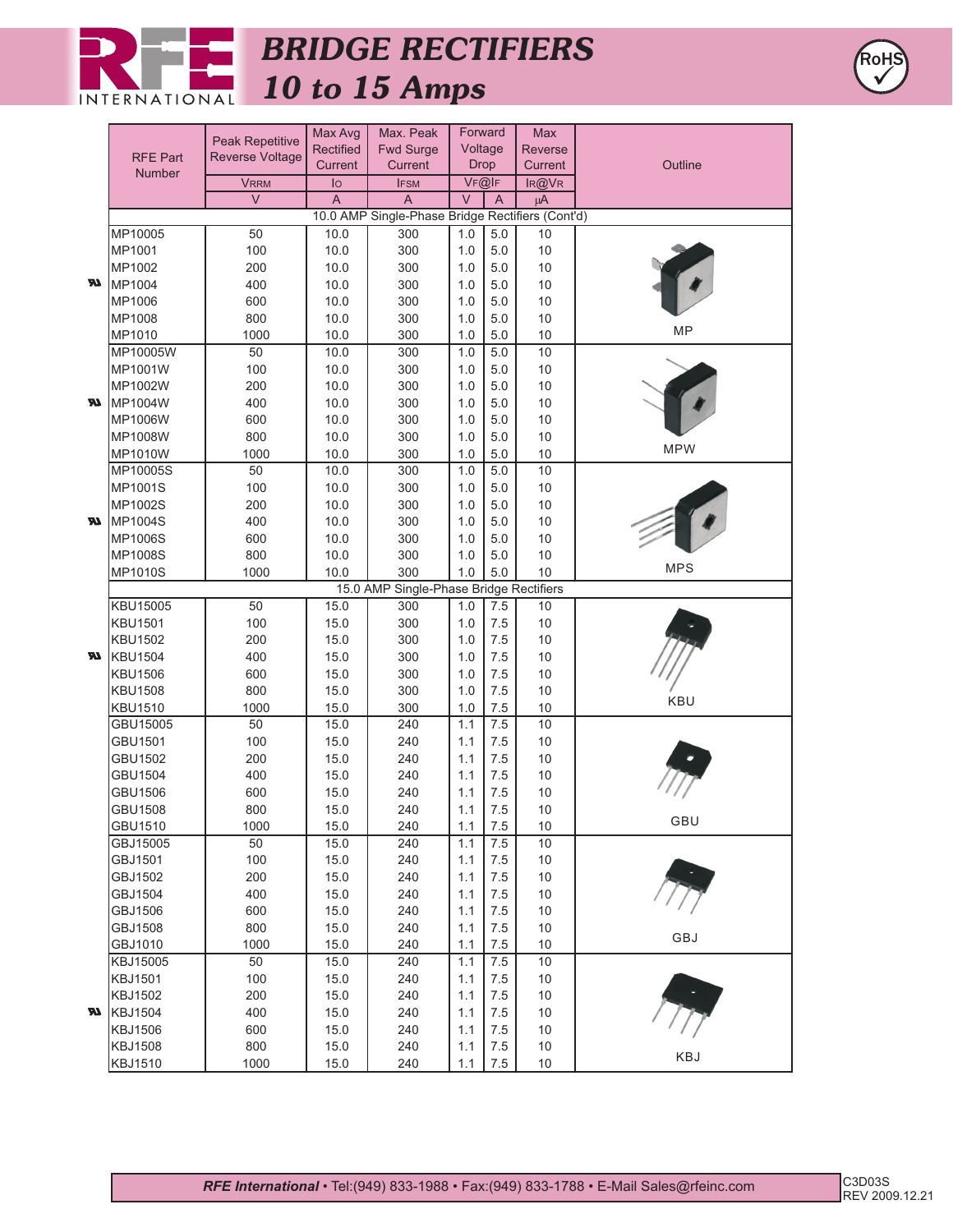

# *BRIDGE RECTIFIERS 15 to 25 Amps*



|   |                                         | Peak Repetitive | Max Avg                                                    | Max. Peak   | Forward    |            | Max        |              |  |  |  |  |
|---|-----------------------------------------|-----------------|------------------------------------------------------------|-------------|------------|------------|------------|--------------|--|--|--|--|
|   | <b>RFE Part</b>                         | Reverse Voltage | Rectified                                                  | Fwd Surge   | Voltage    |            | Reverse    |              |  |  |  |  |
|   | Number                                  |                 | Current                                                    | Current     | Drop       |            | Current    | Outline      |  |  |  |  |
|   |                                         | <b>VRRM</b>     | lo                                                         | <b>IFSM</b> | VF@IF      |            | IR@VR      |              |  |  |  |  |
|   |                                         | $\vee$          | A<br>A<br>15.0 AMP Single-Phase Bridge Rectifiers (Cont'd) |             | $\vee$     | A          | μA         |              |  |  |  |  |
|   |                                         |                 |                                                            |             |            |            |            |              |  |  |  |  |
|   | KBPC15005                               | 50              | 15.0                                                       | 300         | 1.0        | 7.5        | 10         |              |  |  |  |  |
|   | <b>KBPC1501</b>                         | 100             | 15.0                                                       | 300         | 1.0        | 7.5        | 10         |              |  |  |  |  |
|   | <b>KBPC1502</b>                         | 200             | 15.0                                                       | 300         | 1.0        | 7.5        | 10         |              |  |  |  |  |
| m | <b>KBPC1504</b>                         | 400             | 15.0                                                       | 300         | 1.0        | 7.5        | 10         |              |  |  |  |  |
|   | <b>KBPC1506</b>                         | 600             | 15.0                                                       | 300         | 1.0        | 7.5        | 10         |              |  |  |  |  |
|   | <b>KBPC1508</b>                         | 800             | 15.0                                                       | 300         | 1.0        | 7.5        | 10         | <b>KBPC</b>  |  |  |  |  |
|   | <b>KBPC1510</b>                         | 1000            | 15.0                                                       | 300         | 1.0        | 7.5        | $10$       |              |  |  |  |  |
|   | <b>KBPC15005W</b>                       | 50              | 15.0                                                       | 300         | 1.0        | 7.5        | 10         |              |  |  |  |  |
|   | <b>KBPC1501W</b>                        | 100             | 15.0                                                       | 300         | 1.0        | 7.5        | 10         |              |  |  |  |  |
|   | <b>KBPC1502W</b>                        | 200             | 15.0                                                       | 300         | 1.0        | 7.5        | 10         |              |  |  |  |  |
|   | <b>W</b> KBPC1504W                      | 400             | 15.0                                                       | 300         | 1.0        | 7.5        | 10         |              |  |  |  |  |
|   | <b>KBPC1506W</b>                        | 600             | 15.0                                                       | 300         | 1.0        | 7.5        | 10         |              |  |  |  |  |
|   | <b>KBPC1508W</b>                        | 800             | 15.0                                                       | 300         | 1.0        | 7.5        | 10         | <b>KBPCW</b> |  |  |  |  |
|   | <b>KBPC1510W</b>                        | 1000            | 15.0                                                       | 300         | 1.0        | $7.5$      | 10         |              |  |  |  |  |
|   | MP15005<br>MP1501                       | 50<br>100       | 15.0<br>15.0                                               | 300<br>300  | 1.0        | 7.5<br>7.5 | $10$<br>10 |              |  |  |  |  |
|   | MP1502                                  | 200             |                                                            |             | 1.0        | 7.5        | 10         |              |  |  |  |  |
|   | <b>ND</b> MP1504                        | 400             | 15.0<br>15.0                                               | 300<br>300  | 1.0<br>1.0 | 7.5        | 10         |              |  |  |  |  |
|   | MP1506                                  | 600             | 15.0                                                       | 300         | 1.0        | 7.5        | 10         |              |  |  |  |  |
|   | MP1508                                  | 800             | 15.0                                                       | 300         | 1.0        | 7.5        | 10         |              |  |  |  |  |
|   | MP1510                                  | 1000            | 15.0                                                       | 300         | 1.0        | 7.5        | 10         | ΜP           |  |  |  |  |
|   | MP15005W                                | 50              | 15.0                                                       | 300         | 1.0        | 7.5        | 10         |              |  |  |  |  |
|   | MP1501W                                 | 100             | 15.0                                                       | 300         | 1.0        | 7.5        | 10         |              |  |  |  |  |
|   | MP1502W                                 | 200             | 15.0                                                       | 300         | 1.0        | 7.5        | 10         |              |  |  |  |  |
|   | <b>W</b> MP1504W                        | 400             | 15.0                                                       | 300         | 1.0        | 7.5        | 10         |              |  |  |  |  |
|   | MP1506W                                 | 600             | 15.0                                                       | 300         | 1.0        | 7.5        | 10         |              |  |  |  |  |
|   | MP1508W                                 | 800             | 15.0                                                       | 300         | 1.0        | 7.5        | 10         |              |  |  |  |  |
|   | MP1510W                                 | 1000            | 15.0                                                       | 300         | 1.0        | 7.5        | 10         | <b>MPW</b>   |  |  |  |  |
|   | MP15005S                                | 50              | 15.0                                                       | 300         | 1.0        | 7.5        | 10         |              |  |  |  |  |
|   | MP1501S                                 | 100             | 15.0                                                       | 300         | 1.0        | 7.5        | 10         |              |  |  |  |  |
|   | MP1502S                                 | 200             | 15.0                                                       | 300         | 1.0        | 7.5        | 10         |              |  |  |  |  |
|   | <b>N</b> MP1504S                        | 400             | 15.0                                                       | 300         | 1.0        | 7.5        | 10         |              |  |  |  |  |
|   | MP1506S                                 | 600             | 15.0                                                       | 300         | 1.0        | 7.5        | $10$       |              |  |  |  |  |
|   | MP1508S                                 | 800             | 15.0                                                       | 300         | 1.0        | 7.5        | 10         |              |  |  |  |  |
|   | MP1510S                                 | 1000            | 15.0                                                       | 300         | 1.0        | 7.5        | 10         | <b>MPS</b>   |  |  |  |  |
|   | 25.0 AMP Single-Phase Bridge Rectifiers |                 |                                                            |             |            |            |            |              |  |  |  |  |
|   | KBU25005                                | 50              | 25.0                                                       | 350         | 1.0        | 12.5       | 10         |              |  |  |  |  |
|   | <b>KBU2501</b>                          | 100             | 25.0                                                       | 350         | 1.0        | 12.5       | 10         |              |  |  |  |  |
|   | <b>KBU2502</b>                          | 200             | 25.0                                                       | 350         | 1.0        | 12.5       | 10         |              |  |  |  |  |
|   | $N$ KBU2504                             | 400             | 25.0                                                       | 350         | 1.0        | 12.5       | 10         |              |  |  |  |  |
|   | <b>KBU2506</b>                          | 600             | 25.0                                                       | 350         | 1.0        | 12.5       | 10         |              |  |  |  |  |
|   | <b>KBU2508</b>                          | 800             | 25.0                                                       | 350         | 1.0        | 12.5       | 10         |              |  |  |  |  |
|   | <b>KBU2510</b>                          | 1000            | 25.0                                                       | 350         | 1.0        | 12.5       | 10         | KBU          |  |  |  |  |
|   | KBJ25005                                | 50              | 25.0                                                       | 350         | 1.1        | 12.5       | $10$       |              |  |  |  |  |
|   | <b>KBJ2501</b>                          | 100             | 25.0                                                       | 350         | 1.1        | 12.5       | 10         |              |  |  |  |  |
|   | <b>KBJ2502</b>                          | 200             | 25.0                                                       | 350         | 1.1        | 12.5       | 10         |              |  |  |  |  |
|   | $N$ KBJ2504                             | 400             | 25.0                                                       | 350         | 1.1        | 12.5       | 10         |              |  |  |  |  |
|   | <b>KBJ2506</b>                          | 600             | 25.0                                                       | 350         | 1.1        | 12.5       | 10         |              |  |  |  |  |
|   | <b>KBJ2508</b>                          | 800             | 25.0                                                       | 350         | 1.1        | 12.5       | 10         | <b>KBJ</b>   |  |  |  |  |
|   | KBJ2510                                 | 1000            | 25.0                                                       | 350         | 1.1        | 12.5       | 10         |              |  |  |  |  |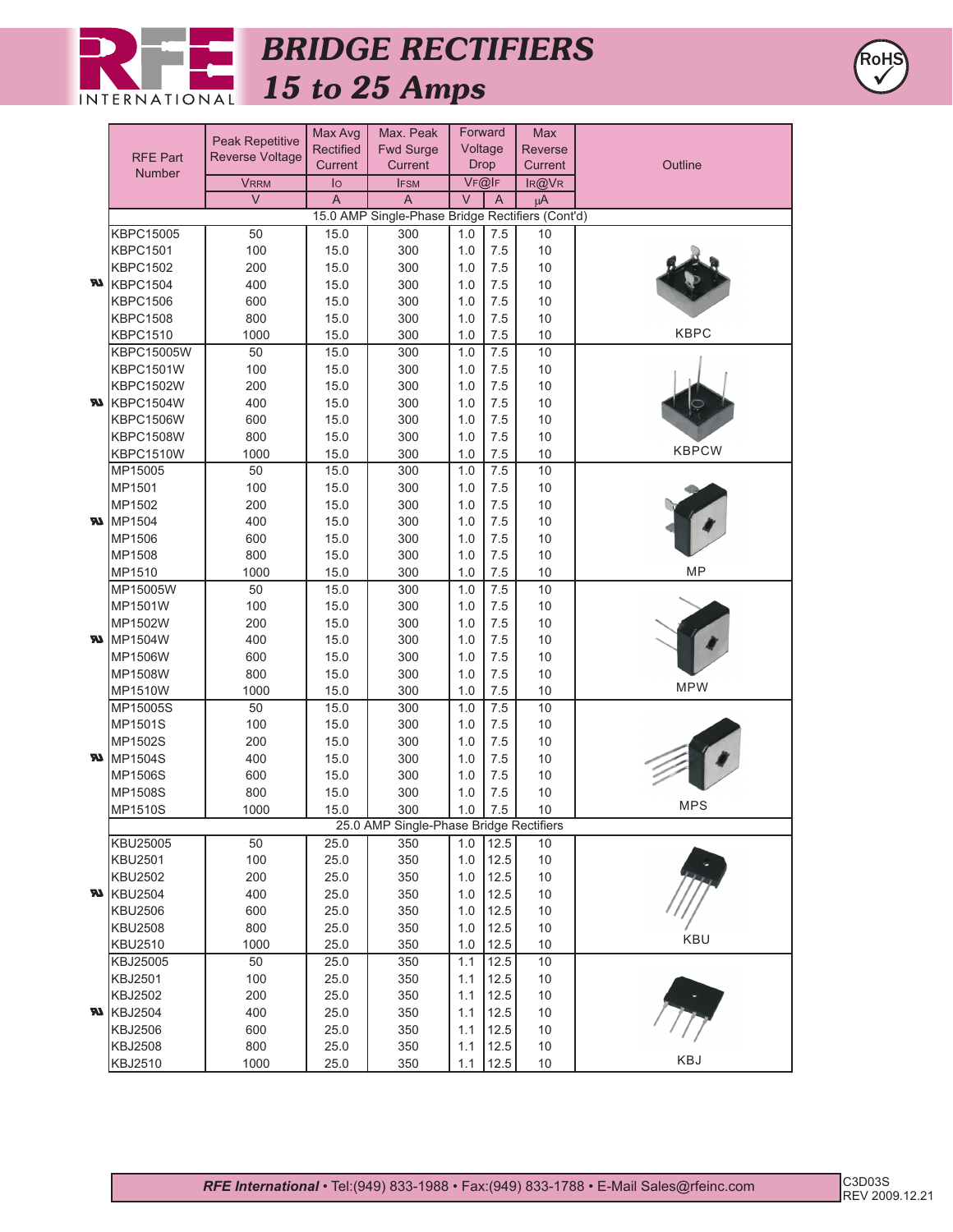

### *BRIDGE RECTIFIERS 25 Amps*



|   |                                                  | Peak Repetitive | Max Avg        | Max. Peak      | Forward<br>Voltage |                | Max     | Outline      |  |  |  |  |
|---|--------------------------------------------------|-----------------|----------------|----------------|--------------------|----------------|---------|--------------|--|--|--|--|
|   | <b>RFE Part</b>                                  | Reverse Voltage | Rectified      | Fwd Surge      |                    |                | Reverse |              |  |  |  |  |
|   | Number                                           |                 | Current        | Current        | Drop               |                | Current |              |  |  |  |  |
|   |                                                  | <b>VRRM</b>     | $I_{\text{O}}$ | <b>IFSM</b>    | VF@IF              |                | IR@VR   |              |  |  |  |  |
|   |                                                  | $\vee$          | $\overline{A}$ | $\overline{A}$ | $\vee$             | $\overline{A}$ | μA      |              |  |  |  |  |
|   | 25.0 AMP Single-Phase Bridge Rectifiers (Cont'd) |                 |                |                |                    |                |         |              |  |  |  |  |
|   | <b>KBPC25005</b>                                 | 50              | 25.0           | 400            | 1.0                | 12.5           | 10      |              |  |  |  |  |
|   | <b>KBPC2501</b>                                  | 100             | 25.0           | 400            | 1.0                | 12.5           | 10      |              |  |  |  |  |
| w | <b>KBPC2502</b>                                  | 200             | 25.0           | 400            | 1.0                | 12.5           | 10      |              |  |  |  |  |
|   | <b>KBPC2504</b>                                  | 400             | 25.0           | 400            | 1.0                | 12.5           | 10      |              |  |  |  |  |
|   | <b>KBPC2506</b>                                  | 600             | 25.0           | 400            | 1.0                | 12.5           | 10      |              |  |  |  |  |
|   | <b>KBPC2508</b>                                  | 800             | 25.0           | 400            | 1.0                | 12.5           | 10      | <b>KBPC</b>  |  |  |  |  |
|   | <b>KBPC2510</b>                                  | 1000            | 25.0           | 400            | 1.0                | 12.5           | 10      |              |  |  |  |  |
|   | <b>KBPC25005W</b>                                | 50              | 25.0           | 400            | 1.0                | 12.5           | 10      |              |  |  |  |  |
|   | <b>KBPC2501W</b>                                 | 100             | 25.0           | 400            | 1.0                | 12.5           | 10      |              |  |  |  |  |
|   | <b>KBPC2502W</b>                                 | 200             | 25.0           | 400            | 1.0                | 12.5           | 10      |              |  |  |  |  |
| w | <b>KBPC2504W</b>                                 | 400             | 25.0           | 400            | 1.0                | 12.5           | 10      |              |  |  |  |  |
|   | <b>KBPC2506W</b>                                 | 600             | 25.0           | 400            | 1.0                | 12.5           | 10      |              |  |  |  |  |
|   | <b>KBPC2508W</b>                                 | 800             | 25.0           | 400            | 1.0                | 12.5           | 10      | <b>KBPCW</b> |  |  |  |  |
|   | KBPC2510W                                        | 1000            | 25.0           | 400            | 1.0                | 12.5           | 10      |              |  |  |  |  |
|   | MP25005                                          | 50              | 25.0           | 400            | 1.0                | 12.5           | 10      |              |  |  |  |  |
|   | MP2501                                           | 100             | 25.0           | 400            | 1.0                | 12.5           | 10      |              |  |  |  |  |
| m | MP2502                                           | 200             | 25.0           | 400            | 1.0                | 12.5           | 10      |              |  |  |  |  |
|   | MP2504                                           | 400             | 25.0           | 400            | 1.0                | 12.5           | 10      |              |  |  |  |  |
|   | MP2506                                           | 600             | 25.0           | 400            | 1.0                | 12.5           | 10      |              |  |  |  |  |
|   | MP2508                                           | 800             | 25.0           | 400            | 1.0                | 12.5           | 10      | <b>MP</b>    |  |  |  |  |
|   | MP2510                                           | 1000            | 25.0           | 400            | 1.0                | 12.5           | 10      |              |  |  |  |  |
|   | MP25005W                                         | 50              | 25.0           | 400            | 1.0                | 12.5           | 10      |              |  |  |  |  |
|   | MP2501W                                          | 100             | 25.0           | 400            | 1.0                | 12.5           | 10      |              |  |  |  |  |
|   | MP2502W                                          | 200             | 25.0           | 400            | 1.0                | 12.5           | 10      |              |  |  |  |  |
| m | MP2504W                                          | 400             | 25.0           | 400            | 1.0                | 12.5           | 10      |              |  |  |  |  |
|   | MP2506W                                          | 600             | 25.0           | 400            | 1.0                | 12.5           | 10      |              |  |  |  |  |
|   | MP2508W                                          | 800             | 25.0           | 400            | 1.0                | 12.5           | 10      | <b>MPW</b>   |  |  |  |  |
|   | MP2510W                                          | 1000            | 25.0           | 400            | 1.0                | 12.5           | 10      |              |  |  |  |  |
|   | MP25005S                                         | 50              | 25.0           | 400            | 1.0                | 12.5           | 10      |              |  |  |  |  |
|   | MP2501S                                          | 100             | 25.0           | 400            | 1.0                | 12.5           | 10      |              |  |  |  |  |
|   | MP2502S                                          | 200             | 25.0           | 400            | 1.0                | 12.5           | 10      |              |  |  |  |  |
| w | MP2504S                                          | 400             | 25.0           | 400            | 1.0                | 12.5           | 10      |              |  |  |  |  |
|   | MP2506S                                          | 600             | 25.0           | 400            | 1.0                | 12.5           | 10      |              |  |  |  |  |
|   | MP2508S                                          | 800             | 25.0           | 400            | 1.0                | 12.5           | 10      | <b>MPS</b>   |  |  |  |  |
|   | MP2510S                                          | 1000            | 25.0           | 400            | 1.0                | 12.5           | 10      |              |  |  |  |  |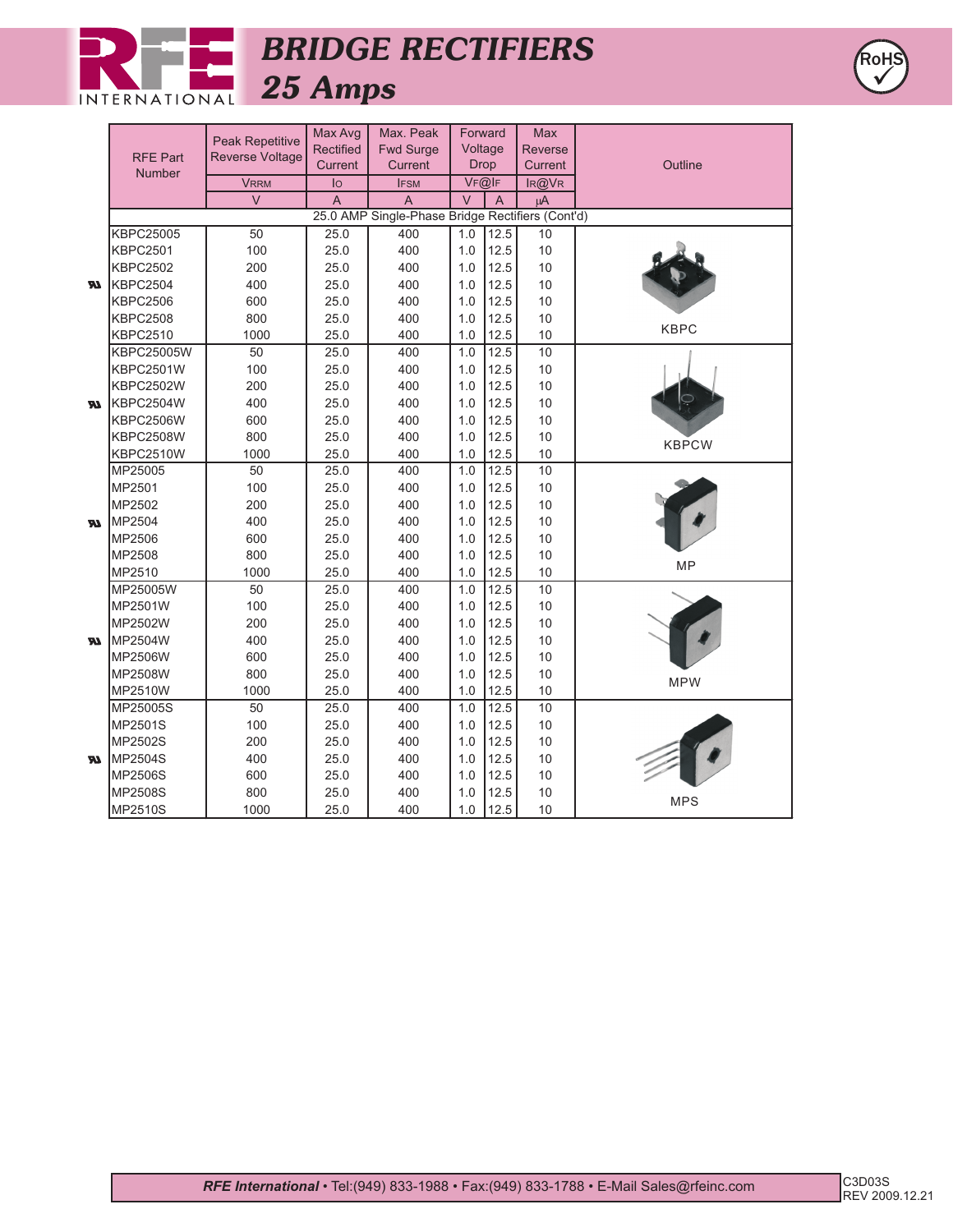### *BRIDGE RECTIFIERS* RoHS ü *Mechanical Drawings for 10 to 25 Amps* INTERNATIONAL

#### MECHANICAL DRAWINGS **Example 20 and 20 and 20 and 20 and 20 and 20 and 20 and 20 and 20 and 20 and 20 and 20 and 20 and 20 and 20 and 20 and 20 and 20 and 20 and 20 and 20 and 20 and 20 and 20 and 20 and 20 and 20 and 20 a In the State**





*RFE International* • Tel:(949) 833-1988 • Fax:(949) 833-1788 • E-Mail Sales@rfeinc.com